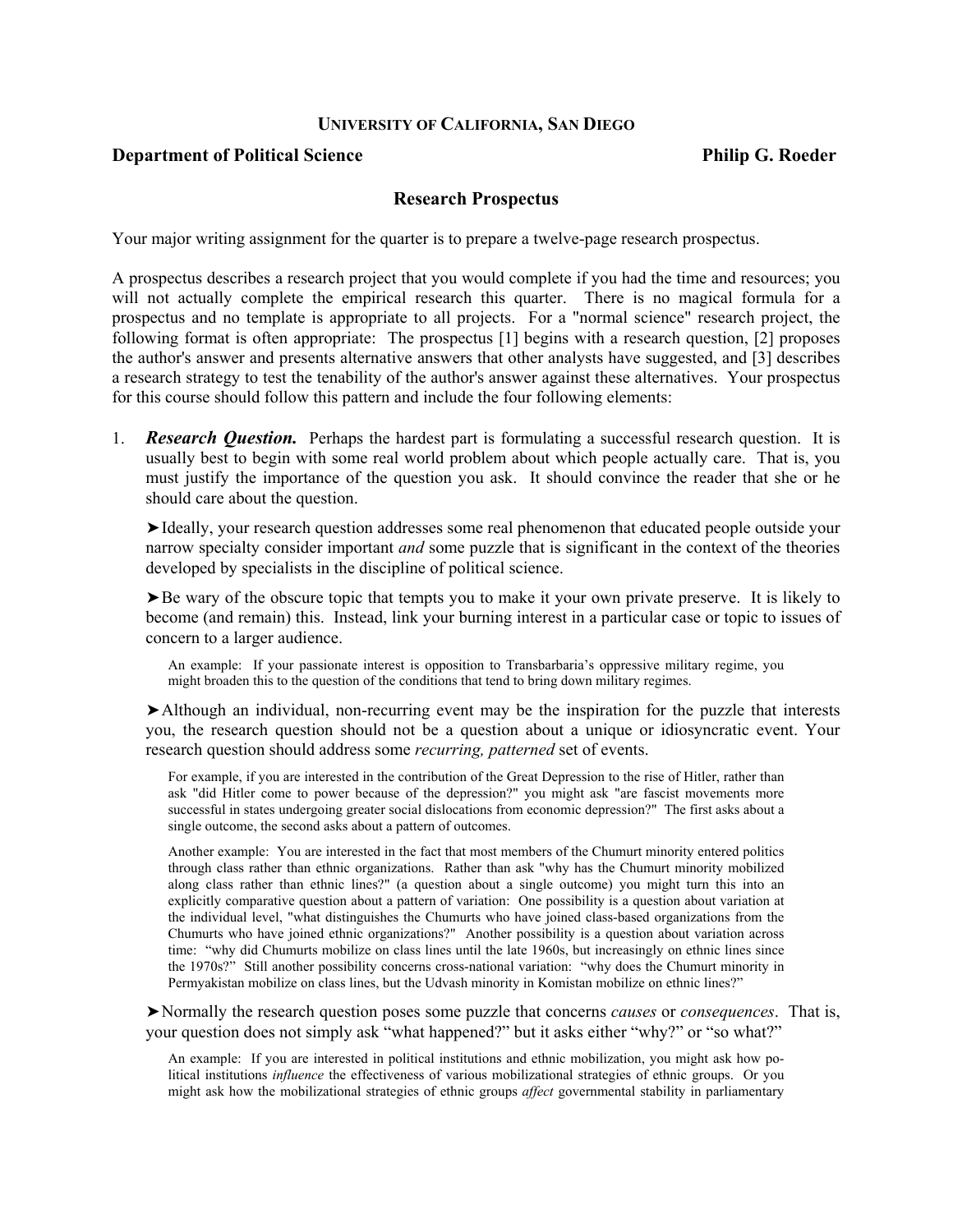systems. The first question concerns causes (ethnic mobilization is the *dependent* variable); the second concerns consequences (ethnic mobilization is the *independent* variable).

Of course, most questions that are worth asking will be more complex than any of the previous examples.

➤To summarize: The first, and perhaps most important, step in a prospectus is to identify precisely the real-world differences that you want to explain. This often means stating clearly at the opening, "My dependent variable is. . . ." This may represent a fundamental shift in the focus with which you have become familiar in preparing for comprehensive examinations. In the latter we often focus on the independent variables in order to group authors into schools of thought.

2. *Literature Review.* Your literature review summarizes the major answers to your research question that other investigators have already offered.

➤The literature review should not include every work under the sun that is distantly related to your topic; it should stress those works that present (or imply) different answers to your research question.

➤The literature review should not simply present a series of summaries of relevant books and articles, it should organize the literature (grouping works where appropriate) into alternative approaches and alternative answers to your research question. The object of the literature review is to identify alternative hypotheses. Alternative theoretical approaches to your research question are usually rooted in some distinctive assumptions about what variables deserve close attention. Theories present a logic or chain of reasoning that links larger concepts to the more specific question that you have posed. The last step in this line of reasoning is a hypothesis that links cause and effect. Your literature review should make clear the assumptions, reasoning, and hypotheses in each major theory.

For example: Your research question is: Under what conditions do military regimes in the Third World survive longer? You might discover two or three broad theoretical approaches in the literature (some of these approaches may be represented by the works of more than one author). One broad theoretical approach might be dependency theory that explains political outcomes in the Third World by the intervention of foreign economic hegemons (usually advanced industrial states) in the internal affairs of the Third World. This theoretical approach is in tension with theories that explain the stability of Third World regimes by their level of institutional development or by the country's level of socioeconomic development.

These and other approaches lead to different hypotheses that specify the causal factors that influence the longevity of military regimes. The logical reasoning of dependency theory might lead you to the conclusion that this theory sees the longevity of military regimes as principally (or solely) the consequence of the degree of support offered by the foreign hegemon; in this view neither institutional nor socioeconomic development has an independent effect on longevity. The dependency hypothesis is: Military-regime longevity increases as foreign support for the military regime increases.

Note the form of this dependency hypothesis: It links dependent variable (longevity) with an independent variable (foreign support). The *independent* variable is the cause or *explanatory* variable and, within the context of the hypothesis is *predetermined* (that is, its causes are not specified). The *dependent* variable is the effect that is determined by a cause specified within the hypothesis.

Also note that both dependent variable and independent variables in this dependency hypothesis *vary*—that is, each can take on at least two values (e.g., high vs. low, more vs. less, present vs. absent). A so-called "variable" that always assumes one value (that is always present, always low, etc.) is a constant and cannot be included in a causal hypothesis.

➤After you have outlined the alternative hypotheses, you should explain why the hypotheses advanced by others are inadequate. This critique justifies the theoretical contribution you will make: you are remedying a deficiency in the existing literature.

3. *Your Thesis.* Either you select one of the theories and hypotheses in the literature as the best prospect or you develop an alternative answer that has not yet been offered in the literature. When you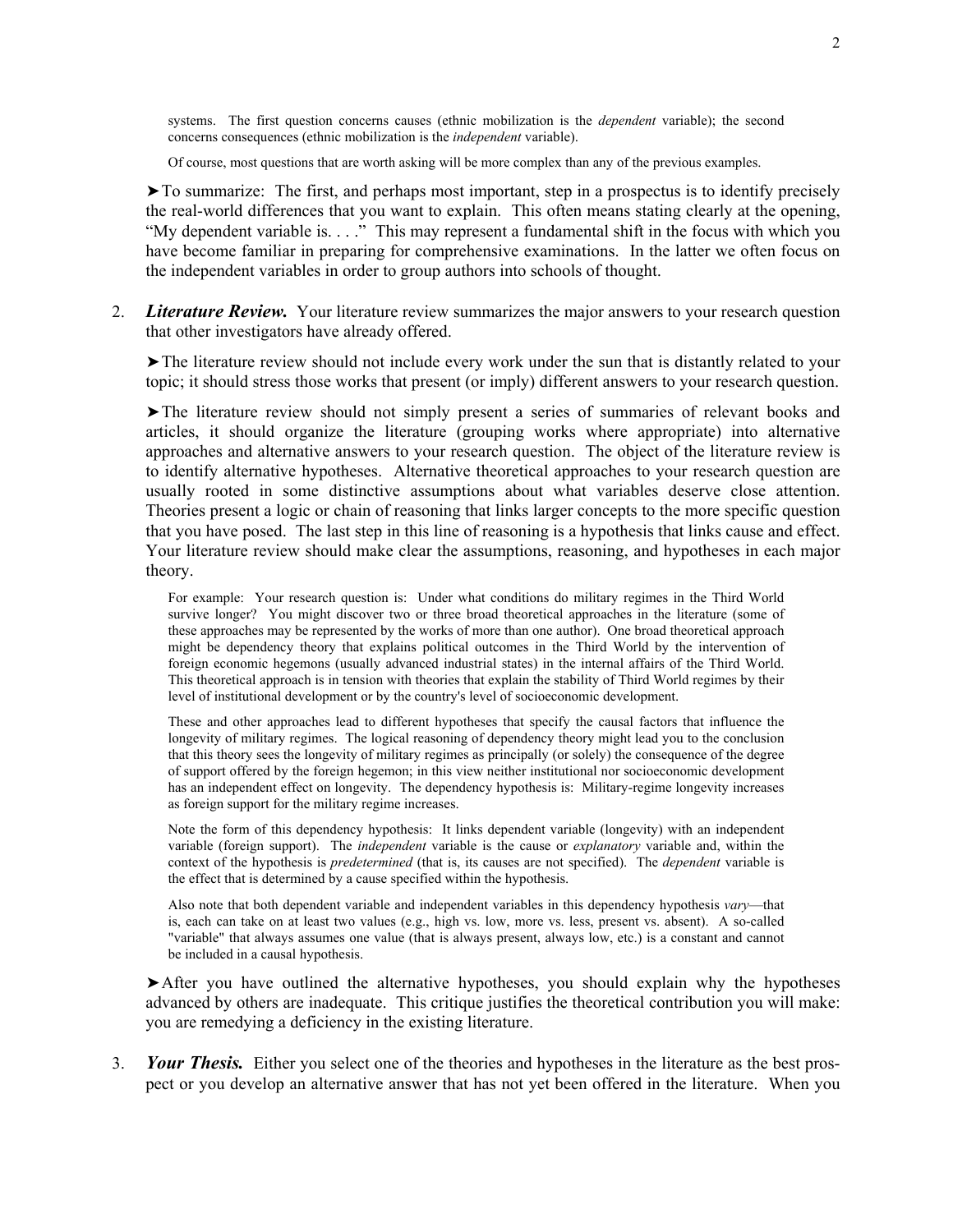are writing the prospectus (that is, prior to your empirical research) this is your working proposition. If your research substantiates this working proposition, it becomes the thesis of your manuscript.

➤In developing your working proposition (thesis) you should do the following: [1] You should root this in some larger theoretical tradition. [2] You must then present the reasoning that links this tradition to specific expectations concerning the research question with which you began. [3] You should formulate your hypotheses. [4] You should compare your proposition with the other theories identified in your literature review.

An example: Your proposition (thesis) is the following: military regimes survive longer when they institutionalize the mechanisms of accountability between the armed forces and those officers who take governmental posts.

Another example: Your proposition (thesis) is the following: ethnic movements are more likely to assume the form of political parties under proportional representation, but interest groups under plurality voting. (Independent variable = voting system  $[PR \text{ vs. plurality}]$ ; Dependent variable = organizational form of movement [party vs. interest group])

In both examples, you must explain to the reader that this working proposition is an application to a specific situation of a larger analytic tradition (in the second example, political institutionalism). You should explain the assumptions in this tradition that begin the chain of reasoning leading to your working proposition and you should lay out this logical chain for the reader.

- 4. *Research Design.* The purpose of the research design is to formulate a fair test of the alternative hypotheses (including your own working propositions) and to identify appropriate empirical evidence for this. The test must be fair in that it cannot be biased in a way that favors your hypotheses over the alternatives. A research design normally specifies the following:
	- a. *Operationalization of Concepts.* This is the process by which you identify empirical referents that measure the abstract concepts (the "true" variables) specified in your hypotheses. Abstract concepts seldom can be measured directly; operationalizations by definition always can be.

Please note that the word "measure" does not mean your operationalization must be a *continuous*  variable like gross domestic product. It may be an *ordinal* measure of rank or even a *dichotomous*  variable with only two values. (The most common dichotomous variables are "present vs. absent" and "more vs. less.") Operationalization may require that you create new measures not found in existing compendia of statistics or that you use *multiple indicators* to measure a single concept.

 The ideal *operational* variable is perfectly correlated with the *true* variable (or concept) and can be measured by other researchers at a later date. That is, your operationalizations should be *valid* (measure the true variable as closely as possible), *reliable* (yield consistent values across a series of observations), and *replicable* (yield the same values for other researchers).

For example, in the example of dependency theories used above, how would you measure degree of external support? A possibility might be volume of military aid given by the foreign hegemon, but you should recognize that this is only a surrogate (and possibly a flawed indicator) for the concept in your hypothesis.

That is, to measure a "true" variable (such as external support) you must develop a coding scheme or an index that permits you to classify cases with as little ambiguity as possible. In an individual case the most accurate (valid) measure might well be your "gut instinct," but this subjective measure is unacceptable because it is unlikely to yield as precise a measure for all cases (reliability) and it certainly cannot be replicated by other researchers (replicability).

 A useful "reality check" when developing variables and operationalizations is the mental exercise of actually using these to code some real cases. If all your cases fall into one category or many cases simply cannot be coded unambiguously, you possibly have a bogus variable or flawed operationalization.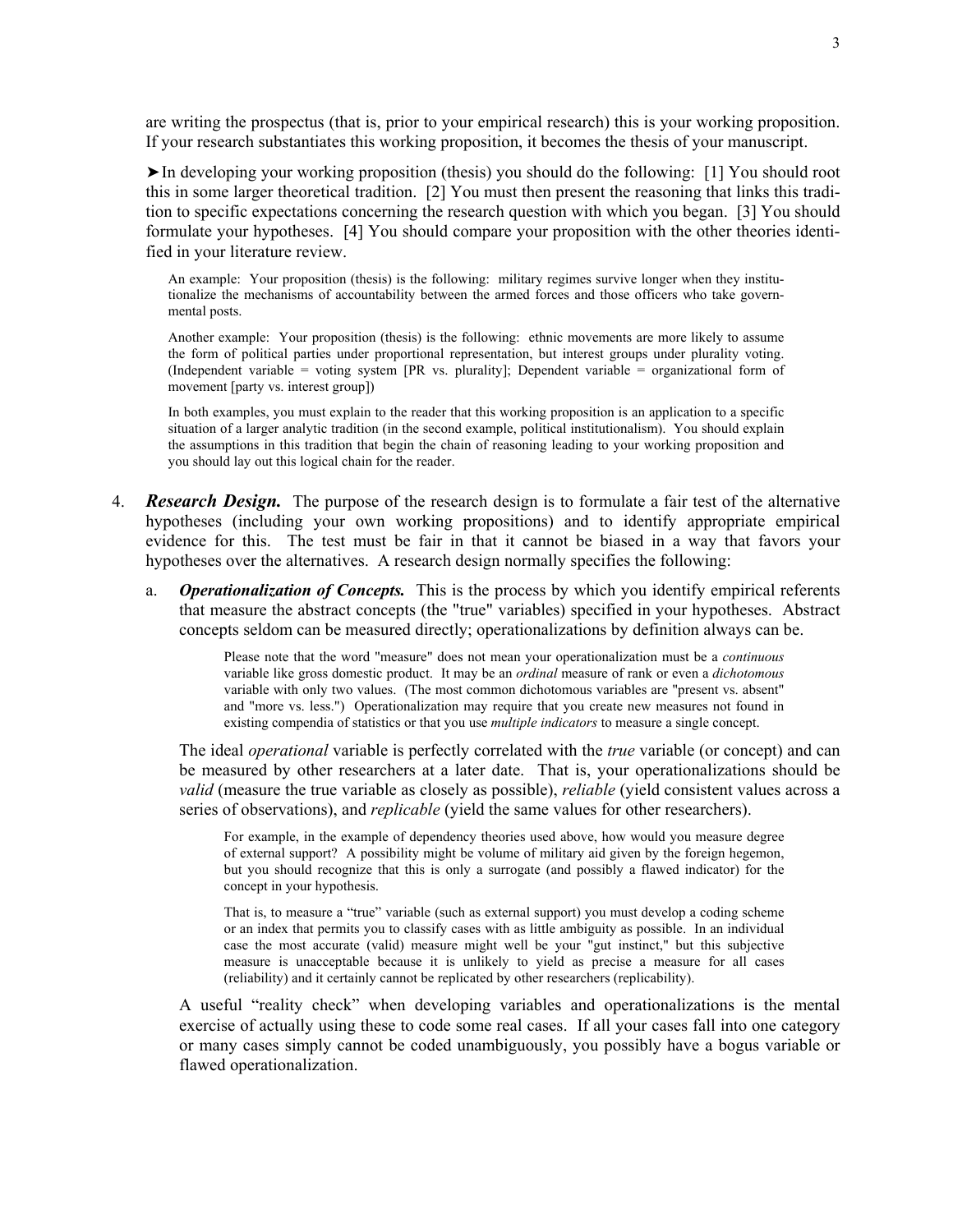b. *Case Selection.* Your choice of cases should be dictated by the research question rather than vice versa. (Of course, if your research question is derived from an empirical puzzle, your selection of cases may be constrained or even predetermined.)

 The *number* of cases you study will depend on the research costs of each additional case: Where you need little information about each case and that information is easily collected, you might include every case in the population. Where you need more information or that information is harder to collect, you will examine fewer cases—perhaps as few as one or two.

For example, some cross-national studies of ethnic conflict have relied on quantitative measures that are easily computed from available statistical sources such as the United Nations annuals or computerized data banks. The cases in these studies can be every independent country in the world (n>150) or even every country in every year between 1950 and 1990 (40 years times 150 or more countries  $> 6000$ ). Alternatively, some studies—for example, a study of the influence of internal structure of ethnic groups on their strategies—require information that can be gathered only through painstaking, close analysis. The costs of gathering information on each additional case in such studies mandate that the investigator focus on only a few cases.

 Where you must select a sample of cases from the larger population, the *appropriateness* of cases will be determined by the theories you test. When selecting cases, keep in mind three considerations:

[1] Select cases that reflect variation on your independent variables.

For example, to test the hypothesis that socioeconomic development determines the longevity of military regimes, you must select at least one county at a low level of socioeconomic development and another at a high level of development. (If your proposition is that the relationship is curvilinear, with regime longevity reaching a peak at intermediate levels of development, then you would need a minimum of three cases—one each at a low level, intermediate level, and high level of socio-economic development.)

To test the competing hypotheses that socioeconomic development and external support determine the longevity of military regimes, you might use four cases (or only two cases if you select appropriately). In such tests of competing hypotheses it is often useful to go through an exercise like the following: Treating the two independent variables as dichotomous (high vs. low), there are four possible combinations (high socioeconomic development plus high external support; high development plus low support; etc.). You could represent this in a simple two-by-two matrix. You may want to have one case for each of the four combinations. Yet, if each new case represents very costly research, you may possibly trim your cases to two: In two of these combinations the hypotheses are likely to predict similar outcomes—for example, both low socioeconomic development and high external support might predict high longevity, similarly both high development and low support might predict low longevity. The cases you select for your study should be those in which your competing hypotheses predict different outcomes—that is, one case involving high development and high support and a second case involving low development and low support.

[2] Hold constant excluded factors that might contaminate your results. The cases you select may differ from one another on many other dimensions apart from the independent variables that interest you and these "excluded" variables (the variables not taken into account in your analysis) could be the real reason your cases vary on the dependent variable. You should select cases so as to "hold constant" or "control for" the most obvious alternative causes.

An example: You select an Arab state as a country with high socioeconomic development and a Latin American state as a country with low socioeconomic development in order to explain longevity of military regimes. You find that, as expected, the regime in the country with low socioeconomic development survived longer than the other. Your hypothesis is confirmed! A cultural theorist might object that you have failed to hold constant the important effects of political culture on the survival of military regimes: the real reason for the difference in regime longevity in the two cases is differences in the orientation toward authority in Arab and Latin American cultures. To "control for" these other effects, you should have selected two countries that are alike on all dimensions except the one that interests you. (Note that you can sometimes achieve the same type